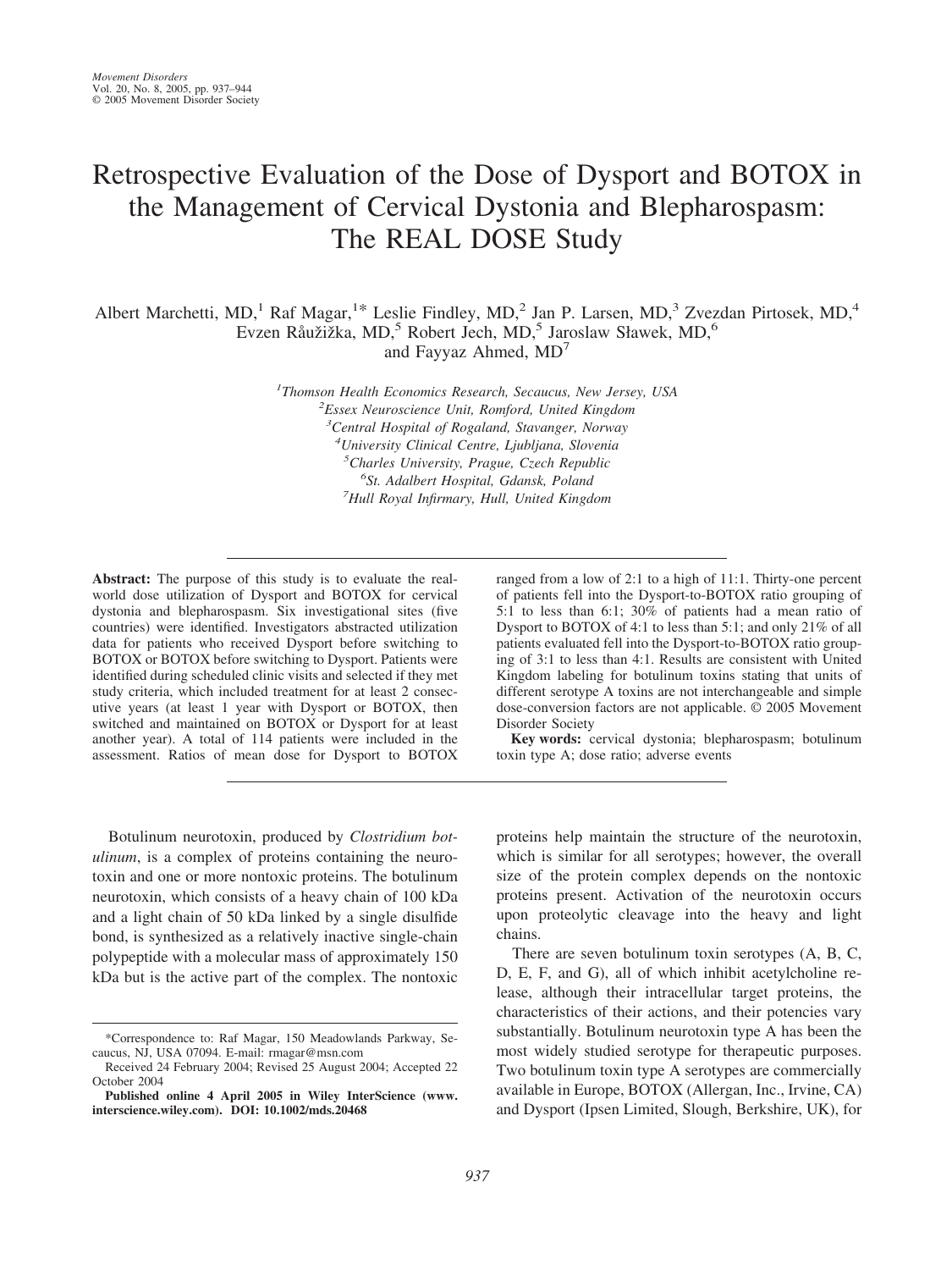patients with movement disorders such as cervical dystonia, blepharospasm, and hemifacial spasm.

The availability of multiple botulinum toxin products to treat dystonias has led to debate concerning the comparative effectiveness and safety as well as the doseequivalency ratio that should be used in clinical practice. There is growing debate as to whether a true doseequivalency ratio exists.

The two commercially available botulinum toxin type A serotypes have distinct numbers of units and amounts of botulinum neurotoxin protein. BOTOX contains less than 5 ng of botulinum toxin type A in a 900-kDa complex, whereas Dysport contains 12.5 ng of botulinum toxin type A in a 900-kDa preparation. This difference is due to the different production methods of the two products. Because they are typical biologics, their properties in many respects (pharmacodynamics/ pharmacokinetics) may be the reason for any differences observed. Therefore, the protein load of Dysport is greater (12.5 ng), which may impact the risk of antibody formation compared to a less than 5-ng protein load for BOTOX. The BOTOX formulation contains sodium chloride, whereas Dysport contains lactose. The products also contain different amounts of serum albumin. Each product's distinct formulation results in a unique interaction with biologic systems after injection. The system is exposed to different ingredients and different numbers of molecules that likely influence local osmotic gradients and diffusion. Mclellan and colleagues concluded that different preparations, because of their unique formulation and stability, are differentially affected by some of these factors and that these differences might well contribute to the differences observed in their clinical use.1

It is clear from the literature and from clinical experience that neither the formulations nor the units used to quantify the toxin activity of the two products are equivalent. The potential effects of such differences have not been adequately studied. Consequently, several attempts have been made to evaluate currently available formulations. Elston and Russell,<sup>2</sup> followed by Foran and associates<sup>3</sup> and Aoki,<sup>4,5</sup> demonstrated differences in the potency and biologic activity of botulinum toxin serotypes, but the paucity of clinical data and ongoing unfounded claims related to benefits and limitations of currently marketed brands have led to confusion. In addition, attempts to relate product potency to a single arbitrary dose-conversion factor or ratio add to the confusion. Single-treatment cycle studies have shown equivalence in therapeutic effect or duration at a dose ratio ranging from 3:1 (Dysport-to-BOTOX units) to as high as 6:1 but suggest differences in the incidence of adverse events.<sup>6-13</sup>

In a prospective, open-label pharmacoeconomic study of 835 patients with dystonia who were treated at four different movement disorder clinics in Germany, Dodel and coworkers found that the percentage response to BOTOX was rated significantly higher than that to Dysport  $(P < 0.001)$ .<sup>14</sup> The overall adverse event rate was significantly higher after treatment with Dysport than with BOTOX ( $P < 0.001$ ). These results suggest that the clinical effects of the two formulations are distinct and argue against applying a simple dose conversion.

Dose ratios of Dysport to BOTOX, predetermined by study design, do not necessarily reflect real-world conditions and actual clinical utilization. Moreover, most of the research evaluated therapeutic effectiveness and treatment response on the basis of a single delivered dose, which does not reflect actual clinical practice in which multiple treatments are often administered. Unquestionably, additional research is needed.

To enhance understanding of current botulinum toxin use in real-world clinical practice settings and to contribute evidence to the debate surrounding product equivalence, a multinational observational study (Retrospective Evaluation of the Dose of Dysport and BOTOX in the Clinical Management of Cervical Dystonia and Blepharospasm [REAL DOSE]) was conducted in Europe, specifically to evaluate long-term continuous drug utilization in terms of the actual per-patient, per-visit delivered doses of the available type A toxins, Dysport and BO-TOX, for the treatment of patients with cervical dystonia and/or blepharospasm. The REAL DOSE Study was a multicenter, retrospective, observational review of randomly selected medical records of patients in actual clinical practices who had received Dysport and BOTOX consistent with a double-arm crossover design.

## **MATERIALS AND METHODS**

A prestudy assessment was undertaken by questionnaire at eight potential investigational sites in Europe: (1) to estimate the size of the population of patients who received Dysport and BOTOX for cervical dystonia and/or blepharospasm in compliance with the study design, (2) to determine the accessibility of charts as well as the quality of medical records, and (3) to gauge interest and ability to contribute de-identified data to the study. Six centers in five countries (United Kingdom, Czech Republic, Norway, Poland, and Slovenia) passed site-screening criteria and were eligible for participation; two centers failed site screening because they could not provide information on the patient population of interest or cited constraints that would compromise the timely submission of data.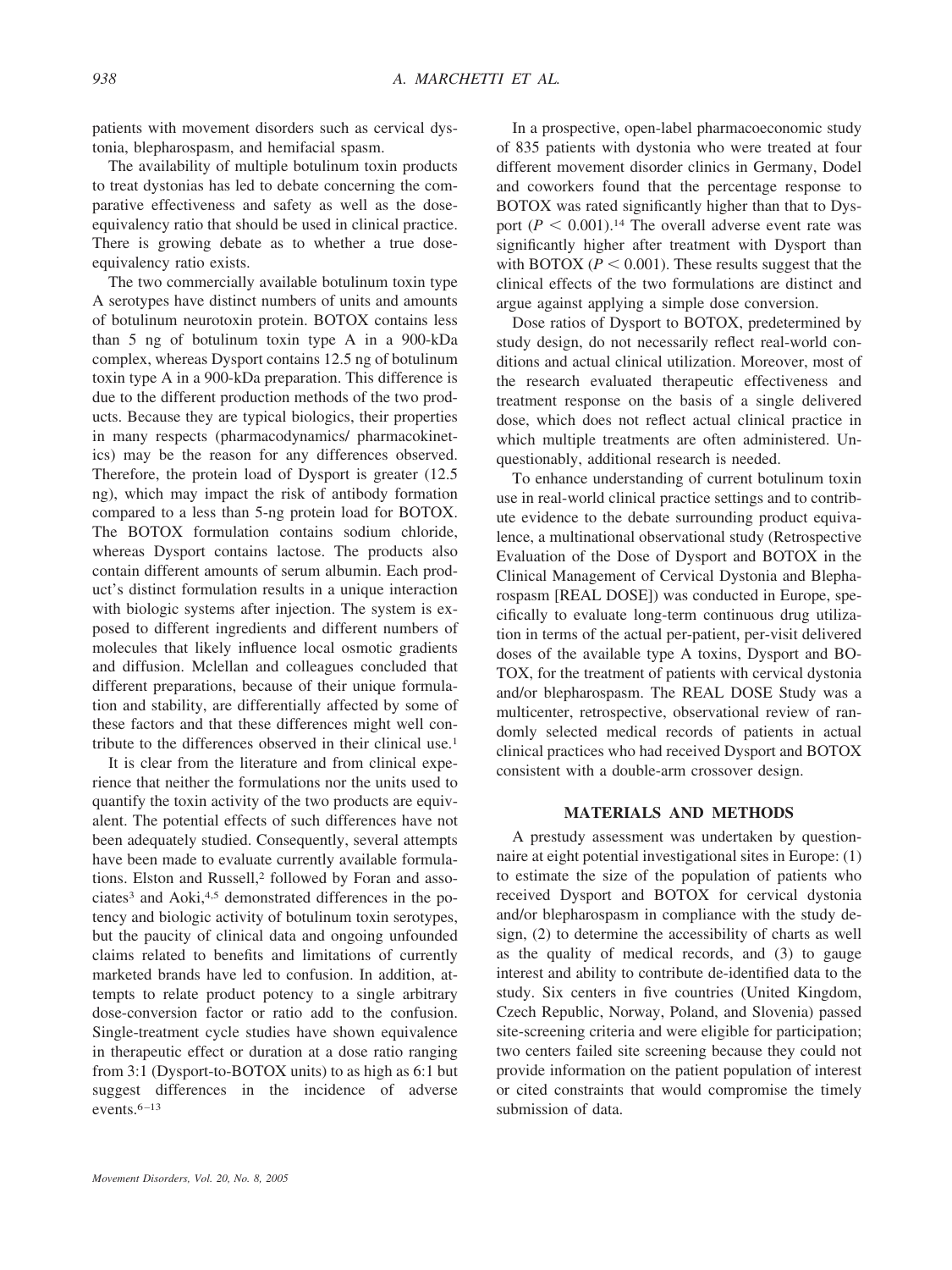Investigators from eligible centers participated in a prestudy orientation session in which study objectives, methods, data elements, and endpoints were discussed and the protocol and case report form (CRF) was reviewed. All investigators agreed to maintain the confidentiality of their patients, to provide only de-identified data, and to obtain the appropriate reviews and consents required by their respective institutions.

Patients with a confirmed diagnosis of cervical dystonia or blepharospasm were eligible to be included in the study if they were at least 18 years of age and had received Dysport or BOTOX for at least 1 year before and after the drug crossover. Patients were ineligible for study inclusion if they had received any medication for neuromuscular disorders (e.g., pyridostigmine, neostigmine, dantrolene, tubocurarine, streptomycin, aminoglycosides), were involved in other investigational pharmaceutical research, had an unstable medical condition (e.g., diabetes, hypertension, heart surgery), or were unresponsive to either Dysport or BOTOX during the assessed clinical period. By virtue of the study design, patients were their own controls.

Potential study patients at each investigational site were identified from medical records obtained during their scheduled clinic visit, at which time each patient was screened for eligibility based on the pre-established inclusion/exclusion criteria. If a patient was found to be ineligible by the study investigator, the investigator disqualified the patient and recorded the reason(s) for exclusion. If the patient was found to be eligible by the investigator, then that patient's medical records were reviewed and data were abstracted as per protocol and CRF requirements. As soon as 20 patients passed investigator screening or the pool of potential patients was exhausted at a study site, the patient qualification process was closed at that site.

Primary data elements for the study were the total doses of Dysport or BOTOX administered during previously recorded patient treatment visits that had occurred during the relevant clinical assessment period (i.e., at least 1 year before and after drug crossover). Secondary data elements were the incidence of adverse drug reactions (ADRs) previously recorded during the relevant clinical assessment period (e.g., dysphagia after treatment for cervical dystonia or ptosis, diplopia, or ecchymosis after treatment for blepharospasm). Other abstracted data elements included age, gender, onset of condition, and investigator-estimated disease severity. Although data were not requested for patients who failed initial eligibility screening, the reason for disqualification was required.

**TABLE 1.** *Inclusion/exclusion criteria*

| Inclusion criteria                                                                                                                                                                                  |
|-----------------------------------------------------------------------------------------------------------------------------------------------------------------------------------------------------|
| The following requirements must all be met for entry into the                                                                                                                                       |
| study:<br>1. Patient has a confirmed diagnosis of idiopathic cervical                                                                                                                               |
| dystonia or blepharospasm                                                                                                                                                                           |
| 2. Patient was started on Dysport and was switched to BOTOX<br>or started on BOTOX and switched to Dysport                                                                                          |
| 3. Patient was on study drugs for $\geq 1$ year prior to switch and<br>$\geq$ 1 year after switch                                                                                                   |
| 4. Patient was $\geq 18$ years of age at first recorded injection                                                                                                                                   |
| Exclusion criteria                                                                                                                                                                                  |
| The following are grounds for exclusion from participating in the                                                                                                                                   |
| study:                                                                                                                                                                                              |
| 1. Patient had a neuromuscular junction transmission disorder or<br>was taking any medications (e.g., pyridostigmine, neostigmine,<br>dantrolene, tubocurarine, streptomycin, aminoglycosides) that |
| could affect neuromuscular junction transmission                                                                                                                                                    |
| 2. Patient was involved in another investigational drug study or                                                                                                                                    |
| participating in a clinical trial during the relevant chart review                                                                                                                                  |
| period                                                                                                                                                                                              |
| 3. Patient had an unstable medical condition (e.g., diabetes,                                                                                                                                       |
| hypertension, heart surgery)                                                                                                                                                                        |
| 4. Patient was nonresponsive to either Dysport or BOTOX or                                                                                                                                          |
| both                                                                                                                                                                                                |

After data abstraction and transcription from patient records to CRFs were complete for screen-qualified patients, a written copy of the CRFs was provided to the study coordinator. Each CRF was then reviewed for legibility and completeness by the coordinator. Thereafter, the correctness of recorded information was confirmed, and coordinator queries were answered. On completion of the review process, all submitted data were entered into a relational database, using a double-key entry method that helped ensure the accuracy of the transfer. A final assessment of the accuracy of the data entry was undertaken, and identified discrepancies were corrected.

On completion of the data-entry process, the populated database was imported into *SPSS v. 10.0* software (SPSS, Inc., Chicago, IL) and analyzed for patient demographics, per-patient, per-visit mean doses of Dysport and BOTOX before and after the crossover, per-patient mean ratio of Dysport to BOTOX, mean dose for all patients on each drug, and overall incidences of adverse events. Further analyses stratified patients based on condition (cervical dystonia and/or blepharospasm) and the initially delivered toxin (Dysport or BOTOX).

## **RESULTS**

A total of 422 patient records were reviewed for study entry criteria (Table 1) at the six participating investigative sites. Of the 422 patient records that were screened, 121 were screen qualified for study inclusion. The most common reason for screen disqualification was failure to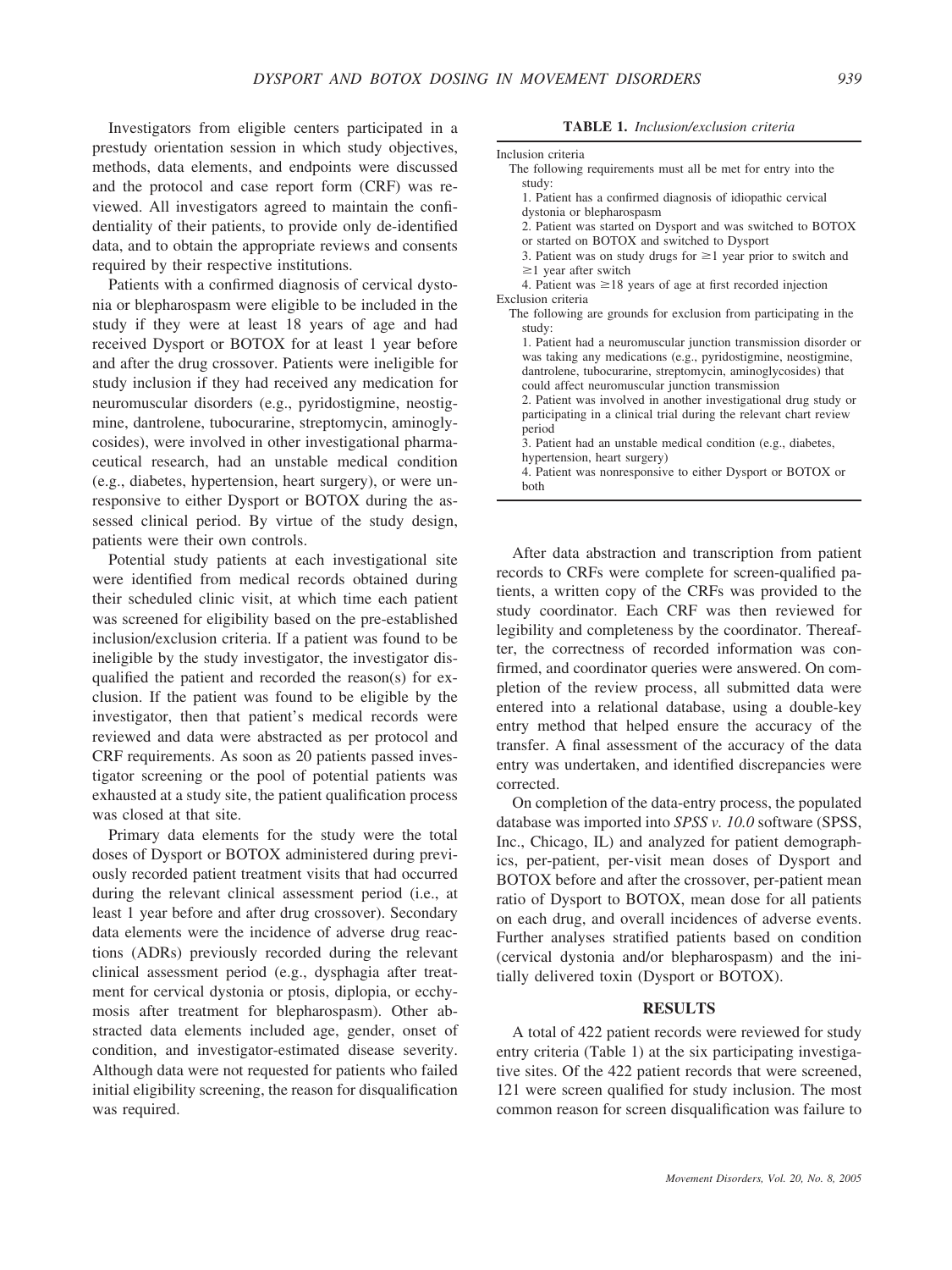**TABLE 2.** *Reasons for screen disqualification*

| Reason                                                                                                        | Patients<br>disqualified<br>$(N = 301)$ |
|---------------------------------------------------------------------------------------------------------------|-----------------------------------------|
| Patient did not have a confirmed diagnosis of<br>idiopathic cervical dystonia or blepharospasm                |                                         |
| (other conditions)                                                                                            | 54                                      |
| Patient had not started on Dysport and was switched<br>to BOTOX or had not started on BOTOX and               |                                         |
| was switched to Dysport (noncompliant drug<br>utilization per protocol)                                       | 152                                     |
| Patient was not on study drugs for $\geq 1$ year prior to<br>switch and $\geq$ 1 year after switch            | 257                                     |
| Patient was <18 years of age at first recorded                                                                |                                         |
| injection                                                                                                     | 9                                       |
| Patient was involved in another investigational drug<br>study or clinical trial during the relevant treatment |                                         |
| period                                                                                                        | 16                                      |
| Patient had an unstable medical condition (e.g.,<br>diabetes, hypertension, heart surgery)                    | 7                                       |
| Patient was nonresponsive to either Dysport or                                                                |                                         |
| <b>BOTOX</b> or both                                                                                          | 21                                      |

Same patient may have been disqualified for more than one reason.

meet the criterion for time on study drug before and after the crossover (i.e., at least 1 year before and after the drug switch; Table 2). Of the 121 patients who met study entry criteria, 7 were excluded from analyses because of multiple switches between toxins during the clinical period of assessment, leaving 114 patients for evaluation. Of these, 35 were men and 78 were women (one patient record did not indicate gender), with a mean age of 58 years; 70 patients had cervical dystonia, and 44 patients had blepharospasm (Table 3). Most patients (86%) had had their disorder for more than 5 years, and, based on

**TABLE 3.** *Patient demographics and condition*

|                                    | Cervical dystonia | Blepharospasm |
|------------------------------------|-------------------|---------------|
| Gender, n <sup>a</sup>             |                   |               |
| Male                               | 21                | 14            |
| Female                             | 47                | 31            |
| Mean age, yr $(\pm SD)$            | 53.61 (12.99)     | 63.46 (10.88) |
| Condition                          | 70                | 44            |
| Onset of condition, n <sup>a</sup> |                   |               |
| $<$ 1 year                         | 1                 | $\theta$      |
| 1 to 5 years                       | 9                 | 6             |
| $>5$ years                         | 58                | 37            |
| Degree of severity, $n^{a,b}$      |                   |               |
| Mild                               | 8                 | 1             |
| Moderate                           | 42                | 32            |
| Severe                             | 16                | 12            |
| Number of injections               |                   |               |
| <b>BOTOX</b>                       | 487               | 242           |
| Dysport                            | 452               | 218           |

<sup>a</sup>May not total 114 because information was not recorded by investigator.

<sup>b</sup>Based on investigators' impression. No formal severity-assessment instrument was used.

**TABLE 4.** *Mean dose by drug start and condition*

|                                | Dysport units<br>$(\pm SD)$ | <b>BOTOX</b> units<br>$(\pm SD)$ |
|--------------------------------|-----------------------------|----------------------------------|
| Dysport starts $(n = 94)$      |                             |                                  |
| Cervical dystonia ( $n = 63$ ) | 601 $(\pm 234)$             | 130 $(\pm 44)$                   |
| Blepharospasm $(n = 31)$       | $125 (\pm 49)$              | $31 (\pm 10)$                    |
| Overall mean ratio             | 4.44                        |                                  |
| BOTOX starts $(n = 20)$        |                             |                                  |
| Cervical dystonia ( $n = 7$ )  | 468 $(\pm 139)$             | 112 $(\pm 30)$                   |
| Blepharospasm $(n = 13)$       | 147 $(\pm 58)$              | $33 (\pm 12)$                    |
| Overall mean ratio             | 4.6                         |                                  |

Overall mean ratio computed based on mean per-patient ratio.

investigator impression, the majority of cases (67%) were described as moderate in severity.

Ninety-four patients had received Dysport before receiving BOTOX as the crossover drug (Table 4). Among all patients in this Dysport-to-BOTOX crossover subgroup, the mean ratio of doses (i.e., mean per-patient, per-visit delivered dose of Dysport compared to mean per-patient, per-visit delivered dose of BOTOX) was 4.44:1 (i.e., Dysport-to-BOTOX units).

Twenty patients had received BOTOX before Dysport in the drug crossover (Table 4). Among all patients in this BOTOX-to-Dysport crossover subgroup, the mean ratio of doses (i.e., mean per-patient, per-visit delivered dose of BOTOX compared to mean per-patient, per-visit delivered dose of Dysport) was 1:4.6 (i.e., BOTOX to Dysport units).

When mean dose of delivered drug was assessed by the type of disorder being treated (Fig. 1), with the exception of one site per indication, all investigational centers used similar doses of Dysport and similar doses of BOTOX (Figs. 2 and 3) regardless of indication or the



**FIG. 1.** Mean dose by drug and condition. Mean dose was computed by dividing the total dose by the total number of injections. T-bars indicate standard deviation.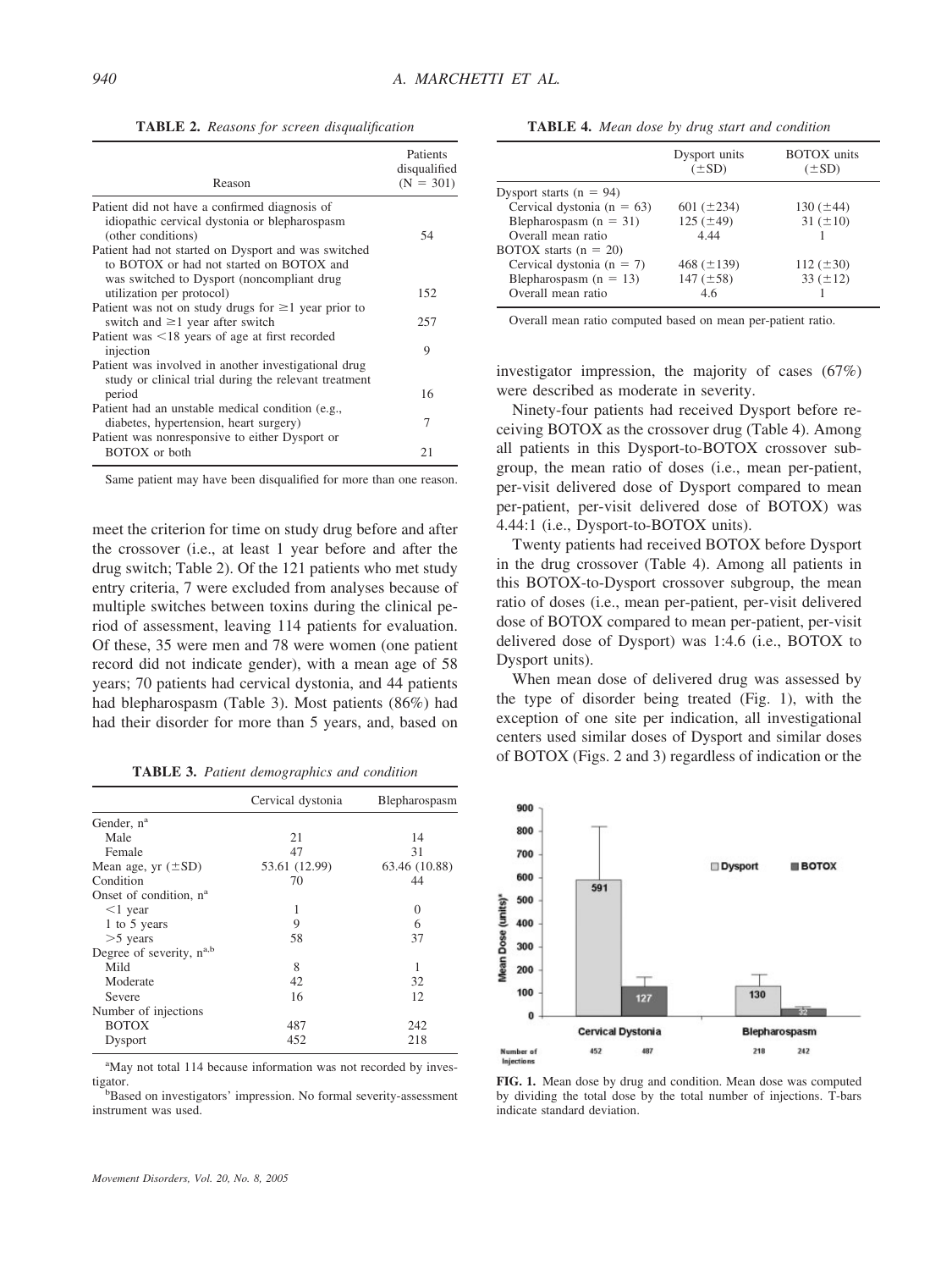

**FIG. 2.** Mean dose across centers for cervical dystonia. Five centers (excluding Slovenia) provided data on patients with cervical dystonia.

direction of drug crossover. Indeed, mean ratios were highly consistent regardless of location of treatment, direction of the drug switch (i.e., Dysport to BOTOX or BOTOX to Dysport), or the treated condition (i.e., cervical dystonia or blepharospasm; Fig. 4).

A wide distribution of ratios was observed among the 114 patients who were evaluated. The overall mean ratio for the group was  $4.48$  (n = 114) with a range of computed mean ratios from 2:1 to 11:1 (delivered dose of Dysport compared to delivered dose of BOTOX on a unit-to-unit basis; Fig. 5). The largest number of patients, comprising 31% of the total evaluated population, had a mean ratio of Dysport to BOTOX that fell in a range of 5:1 to less than 6:1 (Table 5). The second largest group, comprising 30% of patients, had a mean ratio of Dysport to BOTOX that fell in a range of 4:1 to less than 5:1, and only 21% of patients fell into the Dysport-to-BOTOX ratio group of 3:1 to less than 4:1. Closer examination of the remaining 21 patients who had ratios of less than 3:1 or greater than 6:1 indicated that the dosing profile was stable for all of these patients except for 4 patients who exhibited dramatic titration from visit to visit.

The majority of reported ADRs were noted while patients were receiving Dysport (11.0% of all side effects reported) compared to BOTOX (4.25% of all side effects reported). While on Dysport, 37 patients had reported at least one ADR. While on BOTOX, 22 patients reported at least one ADR. The most commonly reported ADR in the subgroup of patients with cervical dystonia was dysphagia, whereas ptosis was the most commonly reported ADR in the blepharospasm subgroup (Table 6). Among patients who reported an ADR, the total mean toxin dose was lower than that observed for patients not reporting an ADR, regardless of toxin or condition.

### **DISCUSSION**

The objective of this medical records review was to evaluate drug utilization in the form of actual delivered doses of Dysport and BOTOX used in real clinical practice in the treatment of patients with cervical dystonia and/or blepharospasm. Previously reported toxin doses and dose ratios (Dysport to BOTOX) generally were arbitrarily chosen on the basis of a predetermined conversion factor used in a clinical study or single-dose response evaluation. Consequently, the dosing information and techniques that arise from single-dose studies may not accurately reflect actual clinical practice in which dose titration for maximum effect and minimum adverse event occurrence is used. The observational research reported here (The REAL DOSE Study) captured drug utilization usage based on the actual practice of respected physicians who have recognized expertise in the management of patients with movement disorders.

The relative doses and wide distribution of dosing ratios observed in this study indicate that no simple conversion factor exists for botulinum toxins, regardless of drug start and that each patient is managed according to his or her individual need and therapeutic response. A conversion factor (3 units of Dysport to 1 unit of BO-TOX) suggested by some<sup>12,13</sup> was not widely observed in this evaluation and calls into question the appropriateness of using a set ratio when trying to establish the optimum dose for patients with varying conditions. In the population of patients evaluated in this study, only 21% were treated with doses of Dysport and BOTOX that converted into a ratio ranging from 3:1 to less than 4:1 (Dysport to BOTOX) after a therapeutic switch was performed, and more than 66% of patients had received the toxins in a dose ratio that was 4:1 or greater (Dysport to BOTOX). It should be noted that the mean ratio was similar regardless of drug start  $(4.4$  for Dysport start  $[n =$ 



**FIG. 3.** Mean dose across centers for blepharospasm. Five centers (excluding UK [Essex]) provided data on patients with blepharospasm. T-bars indicate standard deviation.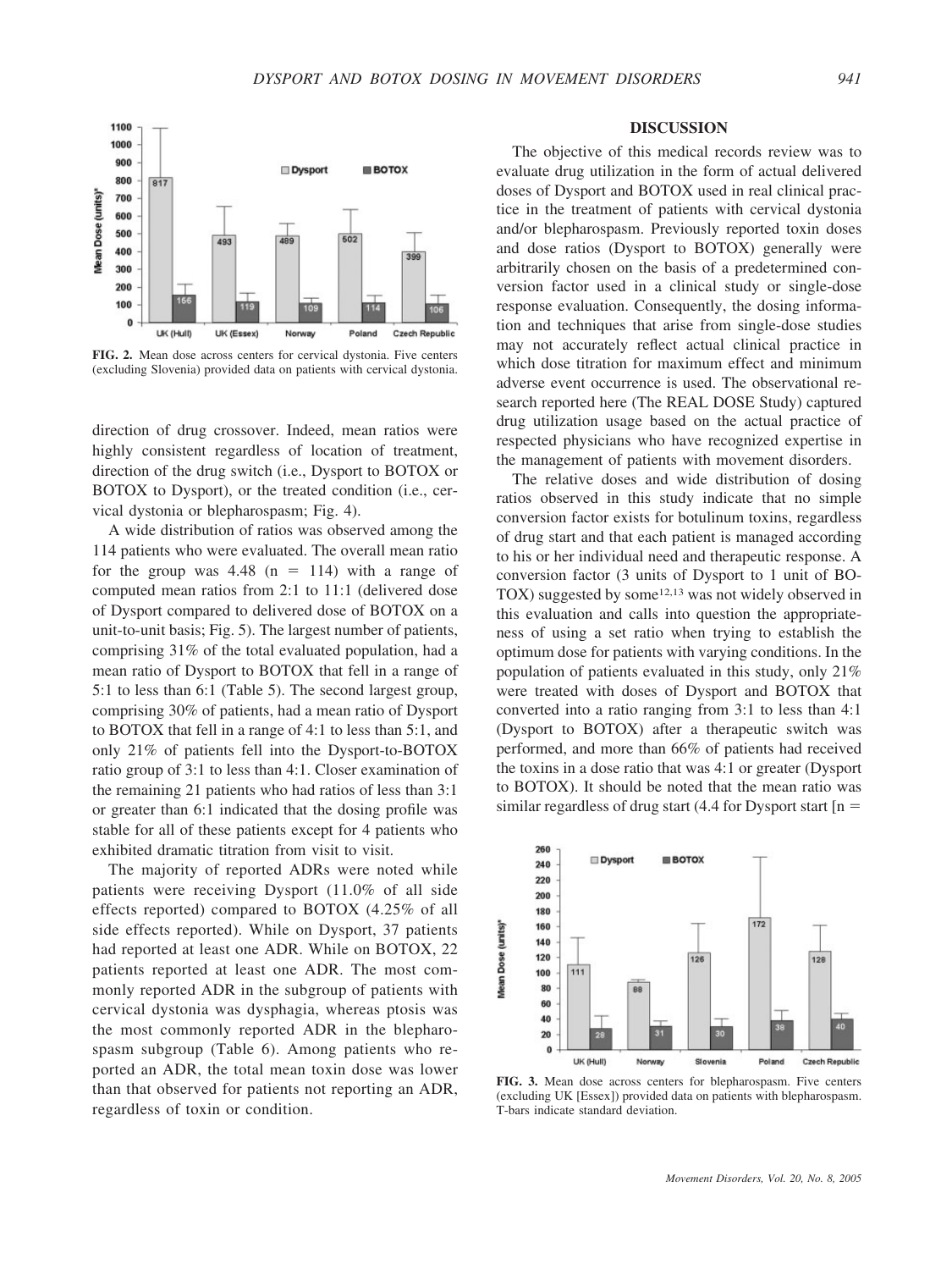

**FIG. 4.** Mean ratio by center. Grand mean of per-patient ratios across all patients was 4.48. T-bars indicate standard deviation.

94] vs. 4.6 for BOTOX starts  $[n = 20]$ , suggesting that the mean conversion ratio reported is stable, although fewer cases of BOTOX starts were included in the evaluation compared to Dysport starts. Further work currently is under way to evaluate this finding with a larger sample size.

Seven patients had a dose– conversion ratio equal to or greater than 6:1. The overall impact on the mean dose ratio of Dysport to BOTOX by removing these patients from the analysis did not significantly change mean ratio  $(4.48 \text{ to } 4.23, P = 0.09)$ . It should be noted that these patients represent real findings, and, as such, what may be perceived as outliers should nevertheless be considered as part of the evaluation. Ignoring them may simply overstate or understate the real-world utilization of both products. Although the Hull center had higher dose utilization than that of other centers, its overall dose-conversation ratio was not statistically different from that of other sites. The mean ratios with and without the Hull

data are 4.48 and 4.32, respectively ( $P > 0.05$ ). Furthermore, the incidence of ADRs reported at Hull were similar at two centers (Czech Republic and Slovenia), with the remaining three centers reporting fewer side effects. The relationship between dose and incidence of ADRs should be addressed prospectively.

Effectiveness measures, such as the Toronto Western Spasmodic Torticollis Rating scale and the Jankovic scale, are not routinely used in clinical practice. Consequently, these data were not collected and reported in the findings of this observational research. However, the standard practice of dose titration to achieve maximum clinical benefit and minimal incidence of adverse events was used by the physicians who served as study investigators, and no diminution of therapeutic response was noted among patients who had received both toxins in the crossover design. Moreover, according to the physician investigators involved in the study, therapeutic effectiveness was maintained during the clinical assess-



**FIG. 5.** Number of patients within each ratio group. Total injections  $= 1,399$ ;  $n = 114$ .

*Movement Disorders, Vol. 20, No. 8, 2005*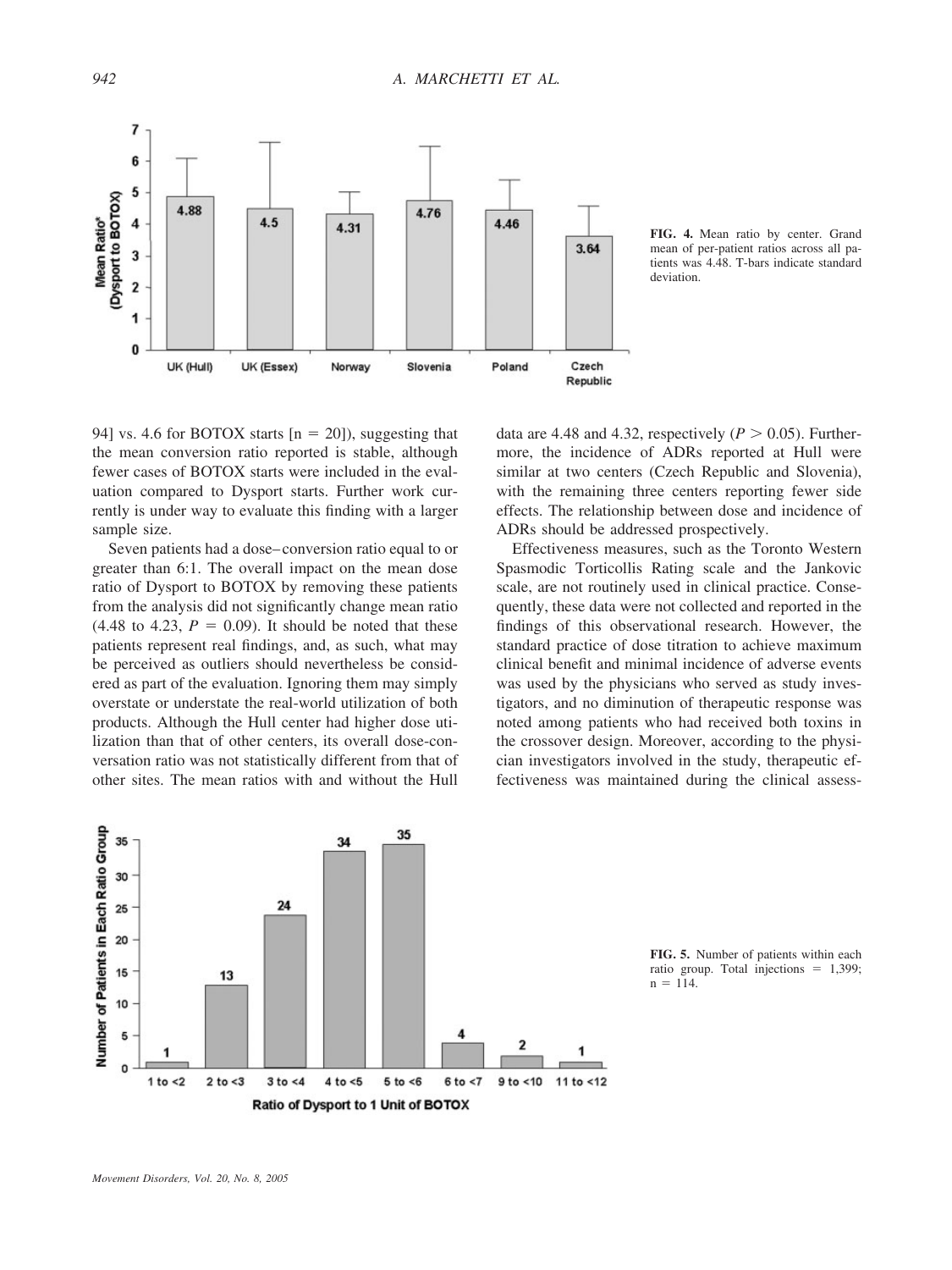ment period of at least 2 years (1 year or more on drug before and after the crossover), based on the implicit assumption that patients choosing to remain on drug were being controlled satisfactorily. Patients who were not responsive to either toxin during the clinical assessment period would have been excluded from the study based on screening criteria. Duration of effect was not reported, because injection visits were scheduled and not determined by the need for injection. Prospective evaluations are necessary to better understand both the duration and the magnitude of drug effect.

Identifying centers to provide patients who were treated with both products was very challenging. The centers identified for this study switched patients from one product to the other because of payor pressure or the unavailability of either product. Because the study objective was to assess utilization of both products, these patients comprised a valid cohort for evaluation.

Data and information related to ADRs experienced in actual clinical practice are generally reported during subsequent visits and interviews, not by formal diary or other types of reporting systems common in clinical trials. Although these data may lack the rigor of more formally captured information, they can highlight obvious problems that persist in the minds of patients. These types of data were collected as part of the observational research herein reported. Differences in reported rates of ADRs may be meaningful, because each patient had received both toxins by virtue of the drug crossover design that had occurred during their treatment.

Botulinum neurotoxin preparations cannot be accurately compared by using a dose-conversion ratio. The most that can be gleaned from the doses used in trials and in clinical settings is that such doses represent the distinct effective unit range of each product, not an empirically derived conversion ratio that will predictably yield a comparable safety and efficacy profile of the alternate

**TABLE 5.** *Percentage of patients in each ratio group*

| Proportion of total<br>patients, %<br>$(N = 114)$ | Patients<br>(n) | Ratio<br>(Dysport to BOTOX),<br>units |
|---------------------------------------------------|-----------------|---------------------------------------|
| 30.7                                              | 35              | $5$ to $\leq 6$                       |
| 29.8                                              | 34              | 4 to $\leq$ 5                         |
| 21.1                                              | 24              | $3 \text{ to } 4$                     |
| 11.4                                              | 13              | 2 to $\leq$ 3                         |
| 3.5                                               | 4               | 6 to $\leq$ 7                         |
| 1.8                                               | $\mathfrak{D}$  | 9 to $< 10$                           |
| 0.9                                               |                 | 1 to $\leq$ 2                         |
| 0.9                                               |                 | 11 to $\leq 12$                       |
| $\Omega$                                          |                 | 7 to $\leq$ 8                         |
| 0                                                 |                 | 8 to $\leq$ 9                         |
|                                                   |                 | 10 to $\leq 11$                       |

**TABLE 6.** *Reported adverse drug reactions by drug and condition*

|                                         | Dysport  | <b>BOTOX</b> |
|-----------------------------------------|----------|--------------|
| Cervical dystonia                       |          |              |
| Dysphagia                               | 19       | 12           |
| Other - total                           | 13       | 4            |
| Flu-like symptoms                       | 4        | 0            |
| Paresthesia of the tongue and lips      | 1        | 0            |
| Neck weakness                           |          | 1            |
| Dysarthria                              |          | 0            |
| Dysphonia/swelling of the neck          |          | 0            |
| Paresthesia of right arm                | 2        | 0            |
| Early wearing off                       |          | 0            |
| Twitching                               | 1        | 0            |
| Pain                                    | 2        | 2            |
| Throat pain                             | $\Omega$ | 1            |
| Blepharospasm                           |          |              |
| Prosis                                  | 29       | 12           |
| Double vision                           | 5        | 0            |
| Other - total                           | 8        | 3            |
| Numb mouth                              | 4        | 0            |
| Droopy mouth                            | 4        | 0            |
| Unclear vision                          | 0        |              |
| Flu-like symptoms                       |          |              |
| Increased hanging of left side of mouth |          |              |

Total reported ADRs. Same patient may have reported more than one ADR. ADR, adverse drug reaction.

formulation of botulinum neurotoxin. Clinical decisions regarding the use of neurotoxins, therefore, should be made independently of dose-conversion factors that have not been established or accepted by a consensus of practitioners. Such decisions should be made on the basis of established safety and effectiveness of each product for various disorders, commonly used doses used in clinical practice, and individual patient profiles.

**Acknowledgment:** This study was supported through an unrestricted research grant by Allergan, Inc., Irvine, California.

### **REFERENCES**

- 1. McLellan K, Das RE, Ekong TA, Sesardic D. Therapeutic botulinum type A toxin: factors affecting potency. Toxicon 1996;34: 975–985.
- 2. Elston JS, Russell RW. Effect of treatment with botulinum toxin on neurogenic blepharospasm. Br Med J 1985;290:1857–1859.
- 3. Foran PG, Mohammed N, Lisk GO, et al. Evaluation of the therapeutic usefulness of botulinum neurotoxin B, C1, E, and F compared with the long lasting type A. Basis for distinct durations of inhibition of exocytosis in central neurons. J Biol Chem 2003; 278:1363–1371.
- 4. Aoki KR. Botulinum neurotoxin serotypes A and B preparations have different safety margins in preclinical models of muscle weakening efficacy and systemic safety. Toxicon 2002;40:923– 928.
- 5. Aoki KR. A comparison of the safety margins of botulinum neurotoxin serotypes A, B, and F in mice. Toxicon 2001;39:1815– 1820.
- 6. Durif F. Clinical bioequivalence of the current commercial preparations of botulinum toxin. Eur J Neurol 1995;2:17–18.
- 7. Hambleton P, Pickett AM. Potency equivalence of botulinum toxin preparations. J R Soc Med 1994;87:719.